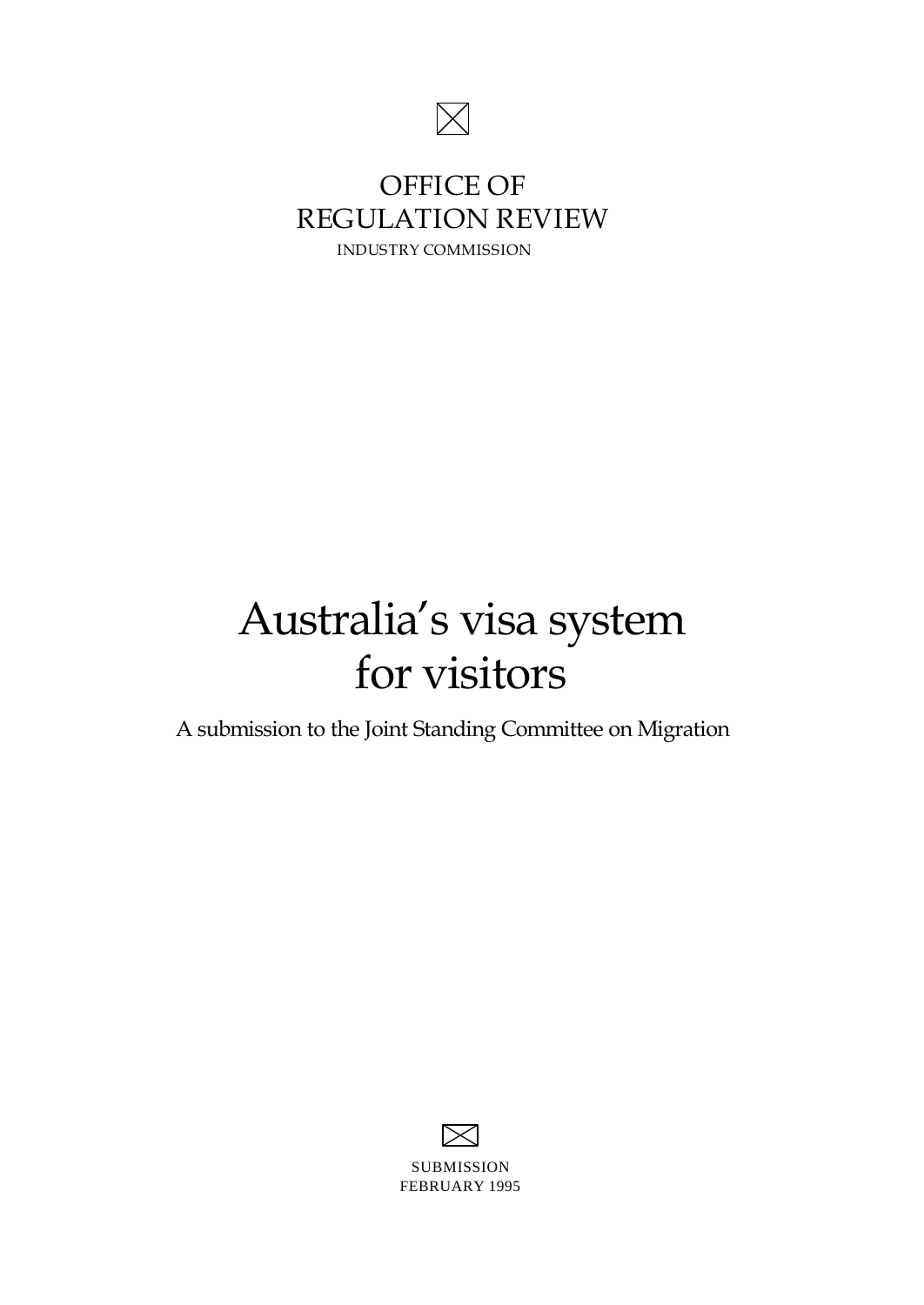#### *INTRODUCTION*

The Joint Standing Committee on Migration is conducting an inquiry into Australia's visa system for visitors.

The Office of Regulation Review (ORR) — located within the Industry Commission — is responsible for advising the Commonwealth Government on its regulation review program. Amongst other functions, the ORR provides advice on regulatory issues.

This submission mainly addresses parts (b) and (d) of the terms of reference of the inquiry, that is:

- the efficiency and cost effectiveness of the visitor visa system; and
- possible alternatives to the visitor visa system, including the options of visa free travel or multiple entry visas.

In particular the submission proposes a framework for assessing the effectiveness of the current universal visa requirement. It then uses data supplied to this inquiry to make a preliminary assessment of the benefits and costs of alternative visa arrangements.

# *AUSTRALIA'S VISA SYSTEM*

 $\overline{a}$ 

A visa signifies that the passport of a non-citizen has been examined and its contents endorsed by the country that the person is seeking to visit. From 1 September 1994, a visa has represented the single authority for travel to and stays in Australia. While other types of visas such as migrant, refugee, student and temporary resident visas exist, visitor visas made up about 92% of all visas issued in 1993–94. 2

Typically persons seeking to visit Australia are required to complete a visa application and lodge it with their passport at an Australian Mission. Information required includes the details usually found on a passport such as name and address as well as reasons for visit, financial information and evidence of commitment to the home country. Potential visitors are also asked whether they have previously failed to meet the conditions of a visa or whether they have a criminal record. Those applicants not known to the authorities are usually issued a visa provided it is judged that they are not likely to overstay or otherwise breach the conditions of the visa.

<sup>&</sup>lt;sup>1</sup> Prior to this date, a visitor visa only represented the authority to travel to Australia. All visitors to Australia have been required to hold a visa since 1 January 1975 (Department of Immigration and Ethnic Affairs — DIEA, submission 77, p. 4).

<sup>&</sup>lt;sup>2</sup> Of the total of approximately 2.5 million visas issued in 1993–94, 2.3 million were visitor visas (DIEA, submission 77, p. 19).

<sup>&</sup>lt;sup>3</sup> Alternative arrangements for issuing visas exist in some countries. Since 1988 travel agents in Japan and Qantas agents in some cities of the United Kingdom and United States have assisted with the delivery of visas.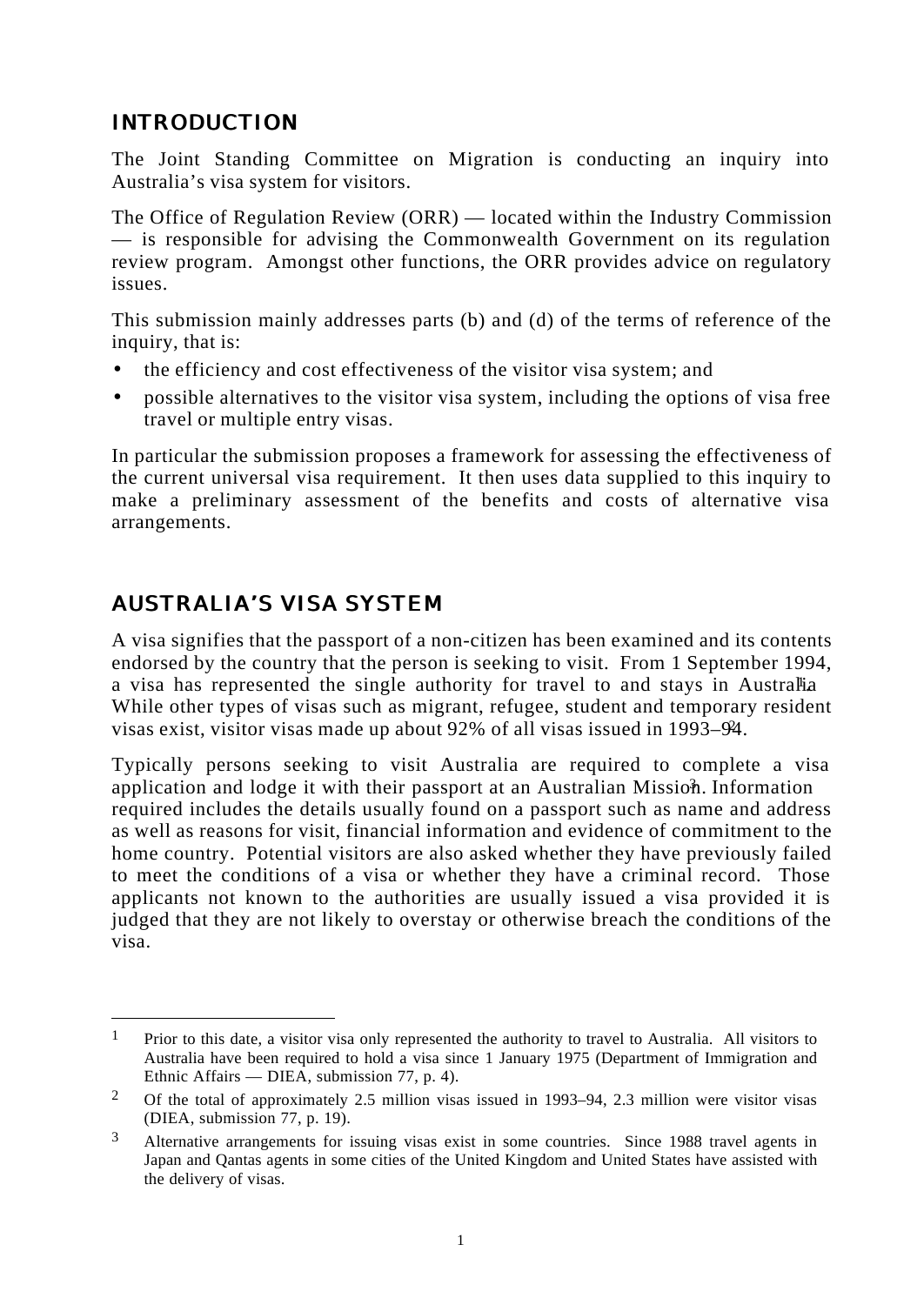All temporary visitors to Australia are required to obtain one of two visitor visas. A Short Term Visitor Visa is available for stays of up to three months — these are the most common type of visa issued and are available free of charge. A Long Term Visitor Visa is available for those staying for periods up to six months — this visa costs \$30AUD but is required by only a small proportion of visitors. Both types of visa can allow for multiple entry by frequent visitors.

#### *OBJECTIVES AND OPTIONS*

Australia's visitor visa system has two main objectives. Firstly, it is designed to provide border integrity and minimise the entry of people who might pose a threat or harm to the Australian community. This may occur if such persons pose a security risk or if they overstay and impose costs on the community such as obtaining employment that may otherwise have been obtained by a citizen. Secondly, the visa system should facilitate the entry and travel of visitors to Australia, primarily by efficient processing at Australian entry points.

The main benefit of maintaining a visa system is that it may result in fewer 'undesirable' visitors entering Australia.

The magnitude of this benefit depends on:

- how effective visas are for deterring people who pose a security risk or people who may overstay; and
- the costs avoided if these 'undesirable' visitors do not enter the country. This would include the average cost of overstay.

There are two main costs associated with having a visa requirement. These are, firstly, the direct costs of administering the system; and secondly, indirect costs of lost export earnings, and other non economic benefits forgone, if legitimate visitors are deterred from coming to Australia.

The magnitude of these costs depends on:

- the number of potential visitors that must apply for a visa;
- whether visas deter legitimate visitors; and if they do
- what the average level of expenditure per visitor per stay would have been.

<sup>&</sup>lt;sup>4</sup> Citizens of New Zealand and permanent residents of Norfolk Island are not required to apply for a visa prior to travel but are granted visas on entry.

<sup>5</sup> Visitor arrivals (excluding New Zealand) by type of visa issued for the year to May 1994 included 82% on short term visas and 3% on long term visas. The remainder were Special Tourist visas issued to Japanese visitors (13%), while 2% of visa applications were made on codes that are no longer used (Australian Tourism Industry Association, submission 74, attachment C, p.1). Short and long term visitor visas are classified into categories of tourist, business, close family, other tourist and medical.

<sup>6</sup> DIEA, submission 77, p. 2.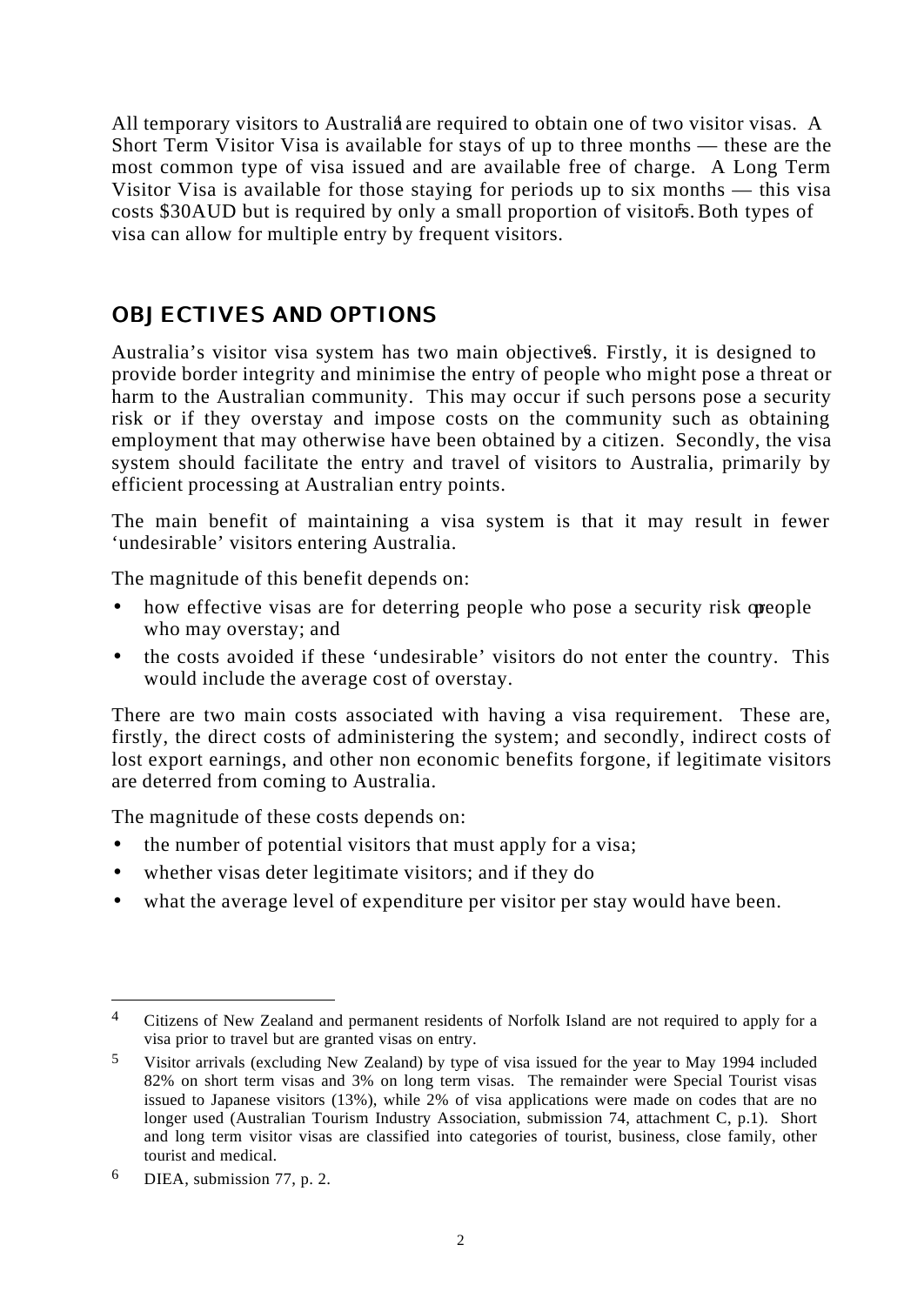An additional cost of the visa system is that imposed on Australian travellers when they are required to obtain visas to visit countries (eg. the United States) that reciprocate Australia's visitor visa requirement.

In general, the type of visa arrangement chosen should be one that maximises the benefit of reducing entry by 'undesirable' visitors while minimising the costs of doing so. Ideally, screening should take place up to the point where the costs of issuing visas (including indirect costs) are just equal to the benefits of reducing overstay and security risks. In theory, it could be possible to reduce the number of 'undesirable' visitors to zero, but this would be prohibitively costly in administrative terms and could exclude large numbers of legitimate visitors. Such an approach would reduce Australia's export income and might lower domestic employment levels. All practical systems therefore involve a trade-off between the degree of border integrity attained and the level of costs incurred.

There are broadly three ways Australia could attempt to achieve its objectives. These are:

- to maintain the universal visa arrangement;
- to remove the need for all visitors to obtain vias; or
- to remove the need for visitors to obtain visas on a selective basis. Exemptions from the visa requirement could be based on either country of origin or 'type' of visitor.

#### *UNIVERSAL VISA REQUIREMENT*

The main benefits claimed for the universal visitor visa requirement are that it keeps out people who pose a security risk and contributes to keeping the number of visitors who overstay lower than would otherwise be the case. Against this are the direct costs of administering the system and, possibly, the indirect costs incurred if visas deter 'desirable' visitors from coming to Australia.

This section examines the evidence for these claims.

#### *Increased security?*

The Australian Federal Police state:

Australia has been able to monitor organised criminal activity through the existing visa system and if this system was withdrawn it would be extremely difficult to track movements of persons suspected of involvement in such activity (submission 66, p.3).

In contrast to this view, the Department of Foreign Affairs (DFAT) states that the level of screening carried out for the issue of a visa is unlikely to effectively prevent criminal movement:

... no system of visa processing can exclude all those persons whose presence in Australia might activate controversy or represent a security threat. The realities of modern massive tourism mean that the security that was once available from procedures like those we currently employ has all but disappeared (submission 76, p.4).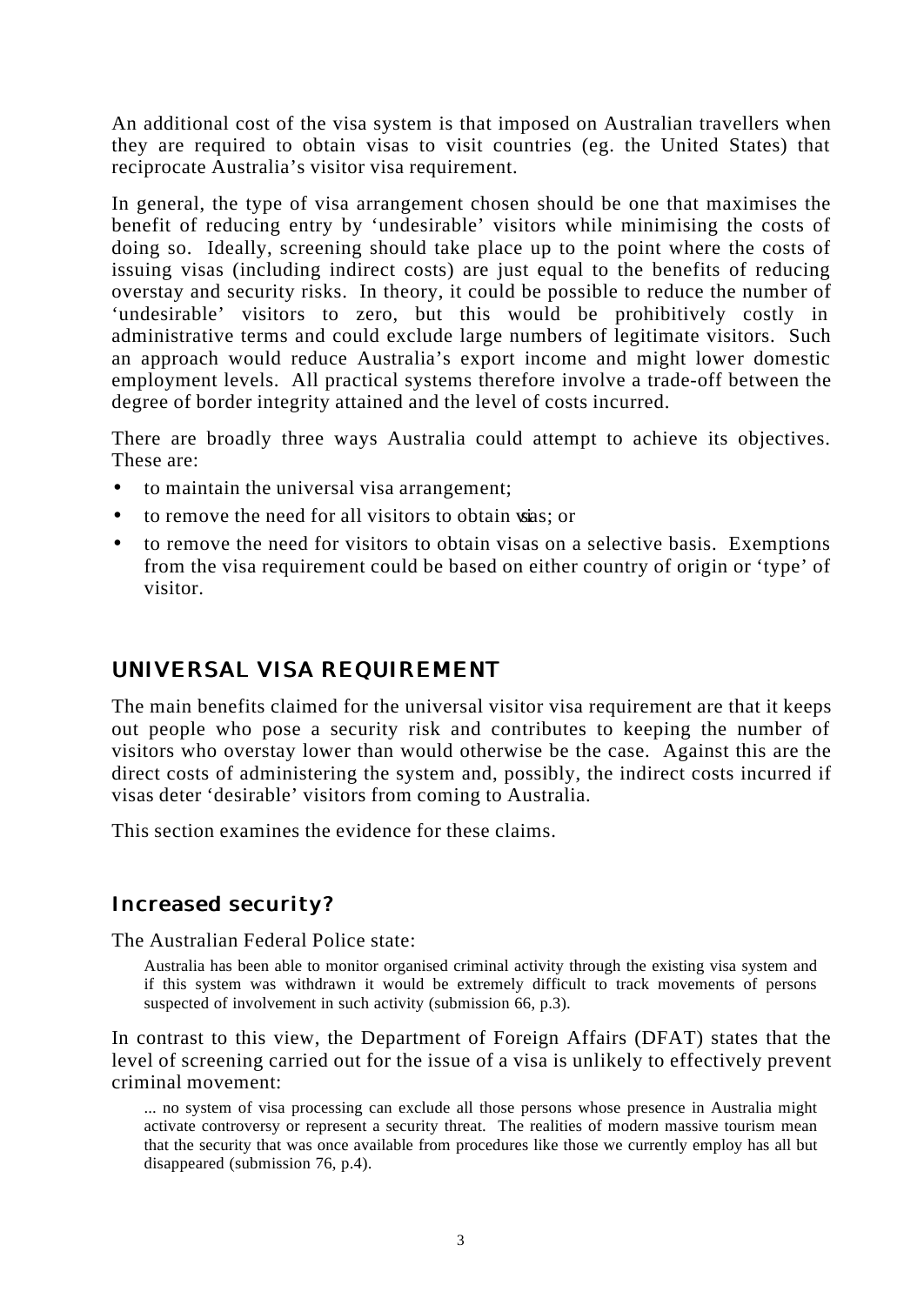Moreover, many other countries have at least as great a level of security concern as Australia and are able to adequately monitor international movements of criminals through means other than a universal visa requirement. An example of such alternative means is the Advance Passenger Information (API) system which involves collecting information from passengers at the departure point and electronically transferring it to the country of destination. This allows checking to take place prior to the visitors' arrival and can alert authorities as to who should be checked further.7

#### *Rate of overstay*

At 30 June 1994, the number of visitor overstays in Australia totalled 4800. Of these, 40 600 had overstayed for more than 12 months and 7200 had overstayed for less than 12 months (DIEA, submission 77, attachment 5). The number of visitor visa applications received for the year ending 30 June 1994 was approximately 2.3 million (DIEA, submission 77, attachment 3). Using the figure of 7200 visitors who had overstayed within the past year, the number of overstays as a percentage of applications received in that year was approximately 0.3%. If it were assumed that a full 40 600 would overstay for more than twelve months then the overstay rate could be as high as  $2\%$ <sup>8</sup>. However, this is likely to overstate the rate of overstay as the 40 600 visitor overstays as at 30 June 1994 would not have all applied for their visas in the same year.

The number of potential visitors that the authorities judge are likely to overstay or otherwise breach the conditions of the visa is also low as a proportion of visas issued. In the year 1 July 1993 to 30 June 1994, approximately  $36700$  visitors visas were refused out of 2.3 million applications — around 1.6 % (DIEA, submission 77, attachment 3).

Low overstay rates may indicate several effects:

- that the visa system is effective for keeping out those who would overstay;
- that those visiting Australia wish to do so only for legitimate purposes  $\mathbf{r}$
- that the existence of the universal visitor visa requirement deters those who would have overstayed or otherwise breached the conditions of the visa from even applying9.

 $\overline{a}$ 7 While this system is still in an early stage of development, it has been trialled for some Qantas flights from the US and negotiations for a similar system between Australia and New Zealand are well advanced. In addition, this system could be supplemented by the use of 'biometric' methods of identification such as hand-scans or fingerprint data which could be checked against encoded data carried by the passenger. See Federal Airports Corporation, submission 38, pp. 10–11.

<sup>8</sup> According to the North Eastern Region Migrant Resource Centre (submission 37), the rate of overstay in 1991–92 was less than 1%.

<sup>&</sup>lt;sup>9</sup> While this may have an effect on potential visitors from countries that have a high rate of rejection for visa applications, the ORR doubts that the existence of a visitor visa system provides a significant deterrent to those applying for visas in countries where the rejection rate is low.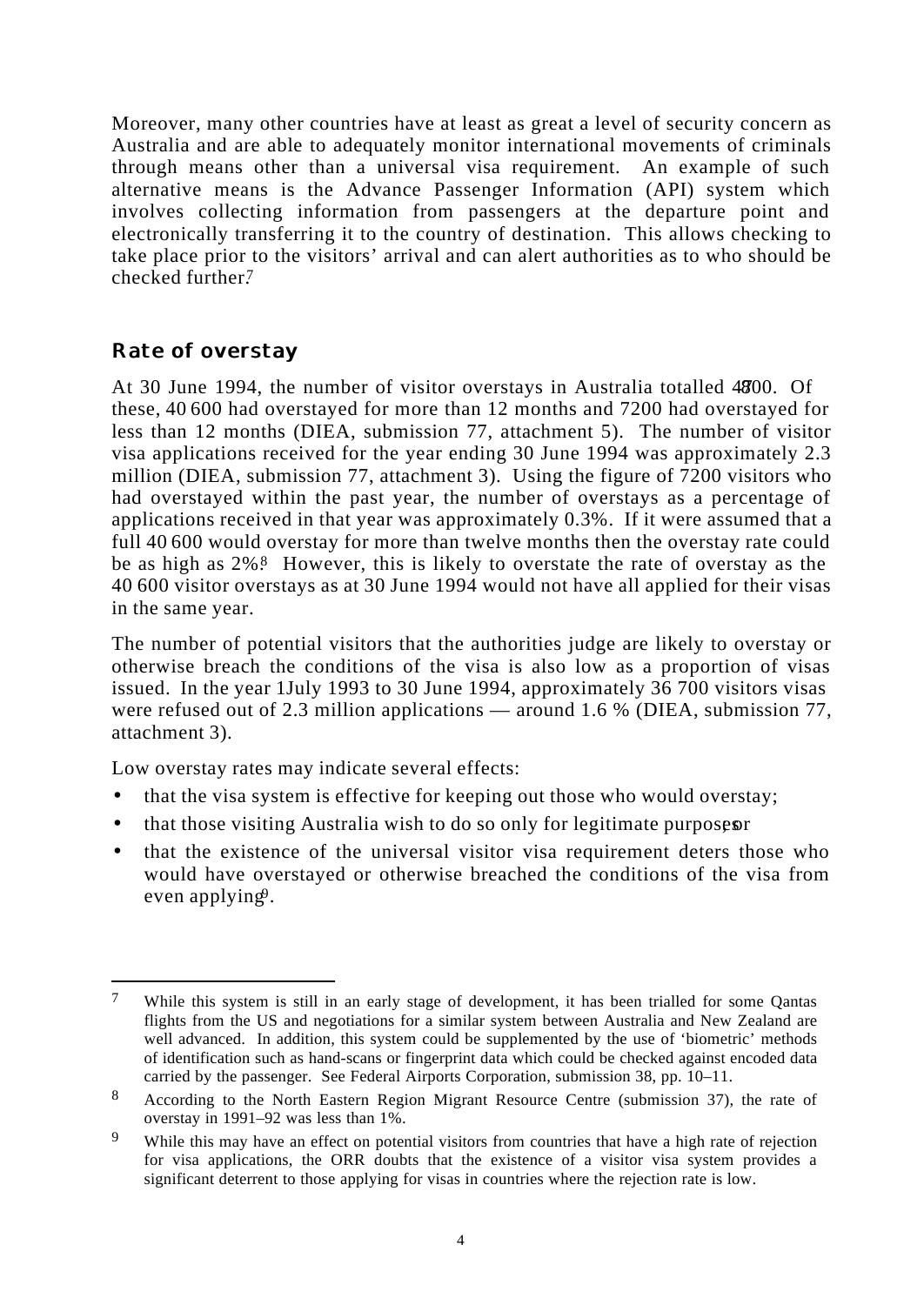

Chart 1 shows the numbers of visitors overstaying in Australia from selected countries. As the chart indicates, there is significant variability in the numbers of people overstaying from each country. For example, of total visitor overstays as at 30 June 1994, the highest numbers were from the UK and US while smaller numbers were from Egypt and Italy. This variability could simply be a reflection of the numbers of people who were granted visas to enter Australia from each country.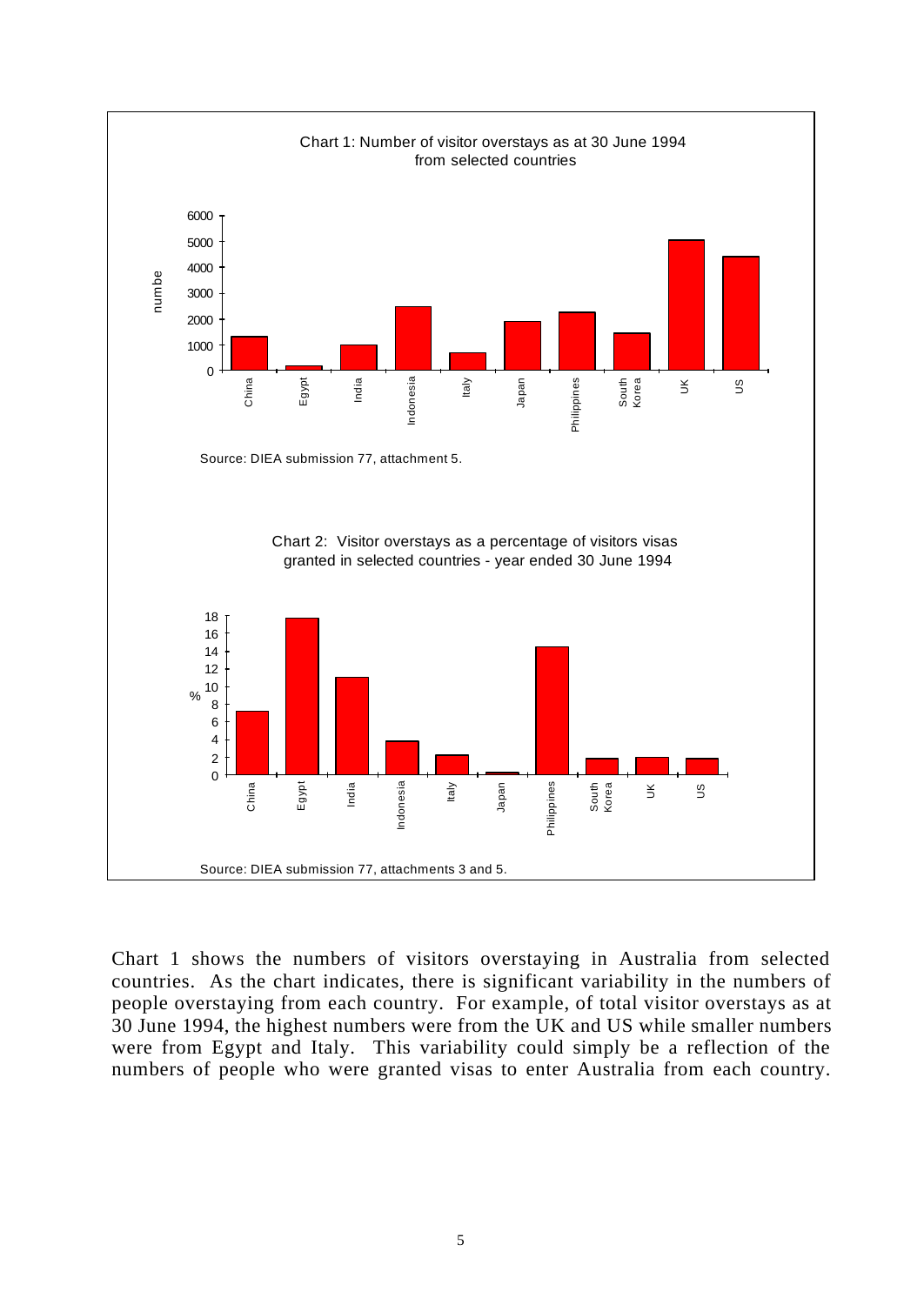This is explored in Chart 2 which shows the number of overstays as a proportion of visas granted for selected countries<sup>10</sup>

Chart 2 indicates that rates of overstay also vary considerably. For example, the US and UK rates of overstay are quite low. At the extremes, a relatively high proportion of Egyptian visitors overstay whereas very few Japanese visitors do. Rates of overstay appear to be partly related (inversely) to level of income in each country although this is by no means the only factor affecting overstay rates.

It is difficult to assess the effectiveness of visas in preventing entry by people who pose a security risk or who are likely to overstay. However, some evidence of the impact of the visitor visa system on overstay rates can be inferred from the numbers of visa applications refused for each country. This is shown in Table 1.

| Country              | Applications | Refusals | Visas granted | Percentage<br>refused |
|----------------------|--------------|----------|---------------|-----------------------|
| China                | 20 5 29      | 2 3 0 5  | 17 999        | 11.2                  |
| Egypt                | 1 600        | 550      | 998           | 34.4                  |
| France               | 25 4 92      | 404      | 24 9 21       | 1.6                   |
| Germany              | 112 581      | 228      | 111 689       | 0.2                   |
| India                | 9953         | 872      | 9 1 1 9       | 8.8                   |
| Indonesia            | 66 493       | 3 3 7 0  | 64 957        | 5.1                   |
| Italy                | 30 148       | 147      | 29 916        | 0.5                   |
| Japan                | 634 611      | 434      | 633 309       | 0.07                  |
| Malaysia             | 65 494       | 623      | 64 554        | 1.0                   |
| Philippines          | 20 078       | 4 2 7 0  | 15 731        | 21.3                  |
| South Korea          | 72 645       | 116      | 75 263        | 0.2                   |
| United Kingdom       | 258 366      | 528      | 254 816       | 0.2                   |
| <b>United States</b> | 238 444      | 541      | 235 429       | 0.2                   |

**Table 1: Visitor visas issued and refused — selected countries**

Source: Figures for visa applications activity at overseas posts for the period 1 July 1993 to 30 June 1994. (DIEA Submission 77, Attachment 3).

Table 1 again shows wide variability, this time in the level of visas refused proportionally more visas tend to be refused in cases where a country has a high rate of overstay.

In countries such as the UK, US, Japan, South Korea, Italy and Germany it is possible to conclude that the visa system is having almost no impact on overstay

<sup>10</sup> The percentages in Chart 2 represent only a rough guide to the proportion of visitor overstays from each country. This is because the figure for overstays represents the total stock of overstays as at 30 June 1994 and therefore includes some overstays who had applied for visitor visas prior to the period, 1 July 1993 and 30 June 1994, considered here.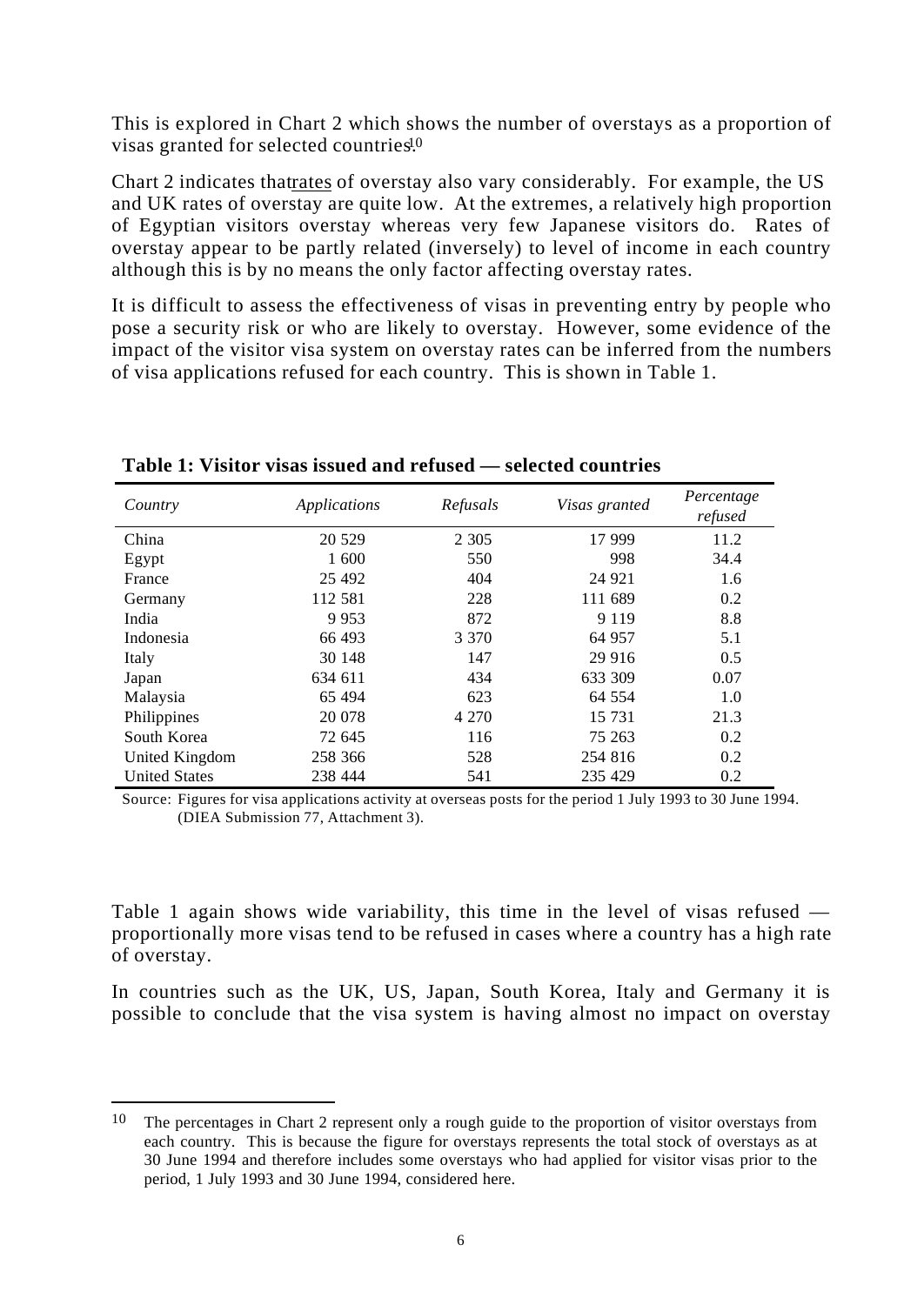rates, as almost no visas are refused<sup>[1]</sup> This is of particular interest in the case of US and the UK which contribute significantly in terms of the total number of visitor overstays as at 30 June 1994.

In other countries such as Egypt and the Philippines, percentage refusals are much higher and it is likely that the rate of overstay may have been higher if fewer applications had been rejected<sup>12</sup> For example, DFAT notes:

the removal of visas from some nationalities would enhance the possibility that some persons who might have been excluded by the present system will have easy access to Australia (submission 76, p. 14).

While the links between visa issues and overstay are difficult to determine, a brief survey by the ORR of the evidence presented to the inquiry indicates that it is likely the visa system contributes to lowering the level of overstay in some countries. However, its effectiveness varies dramatically by country.

The magnitude of the benefit that visas confer in lowering levels of visitor overstays depends on the impact that overstays have on the Australian community. Costs associated with visitors overstaying may include occupying jobs that otherwise would be available to citizens, and placing an additional burden on services available to all. In the long term, the incidence of overstaying could undermine Australia's formal immigration program, thereby imposing significant costs on the community. However, as recognised by the Bureau of Immigration and Population Research (BIPR), illegal workers can also bring benefits such as providing skills to the workforce, in much the same way as do long-term immigrants.

It is difficult to judge how the costs of overstays compare with the benefits they may bring to the community. The ORR is unaware of any detailed analysis of the net costs that visitor overstays impose but considers that such estimates would be useful in forming a final judgement on the appropriate visa system for Australia.

The costs of overstay could differ according to the reason for overstay. For example, if the rate of overstay merely reflects an extended holiday then the net costs of overstay are likely to be low, particularly as Australia continues to generate export earnings from these visitors. On the other hand, if visitors are overstaying with the intention of settling here permanently then it is possible that the net costs will be higher.

Determining the status of the majority of overstays has significant implications for the type of visa system adopted. For instance, if the majority of overstays were to

<sup>11</sup> As stated earlier, while the mere existence of a visitor visa system may deter some visitors who would potentially overstay from even applying, it is likely that this effect would not be very strong for those countries where few applications are rejected.

<sup>&</sup>lt;sup>12</sup> On the other hand, it may also be possible that too many applications, or the wrong applications, were rejected so that a number of visitors who would not have breached the conditions of the visa were unable to visit Australia.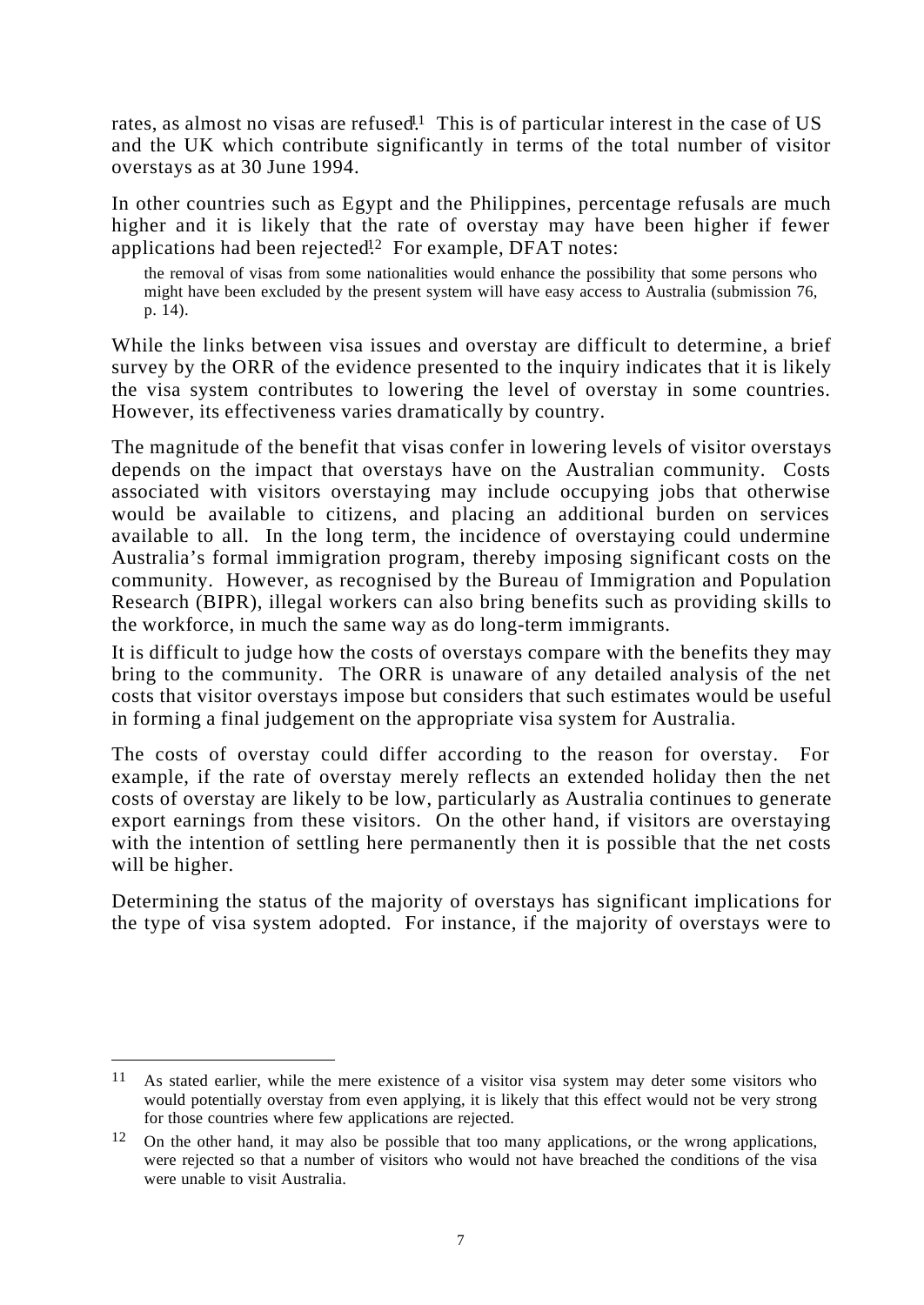fall into the first group (holiday extension), then it may be possible to reduce the rate of overstay simply by extending the validity dates of the visitor visa.

<sup>13</sup> Further, if most overstays fall into the first group, an additional cost of the visa system to be considered would be the fact that visitors have shorter holidays then they otherwise would in the absence of a visa.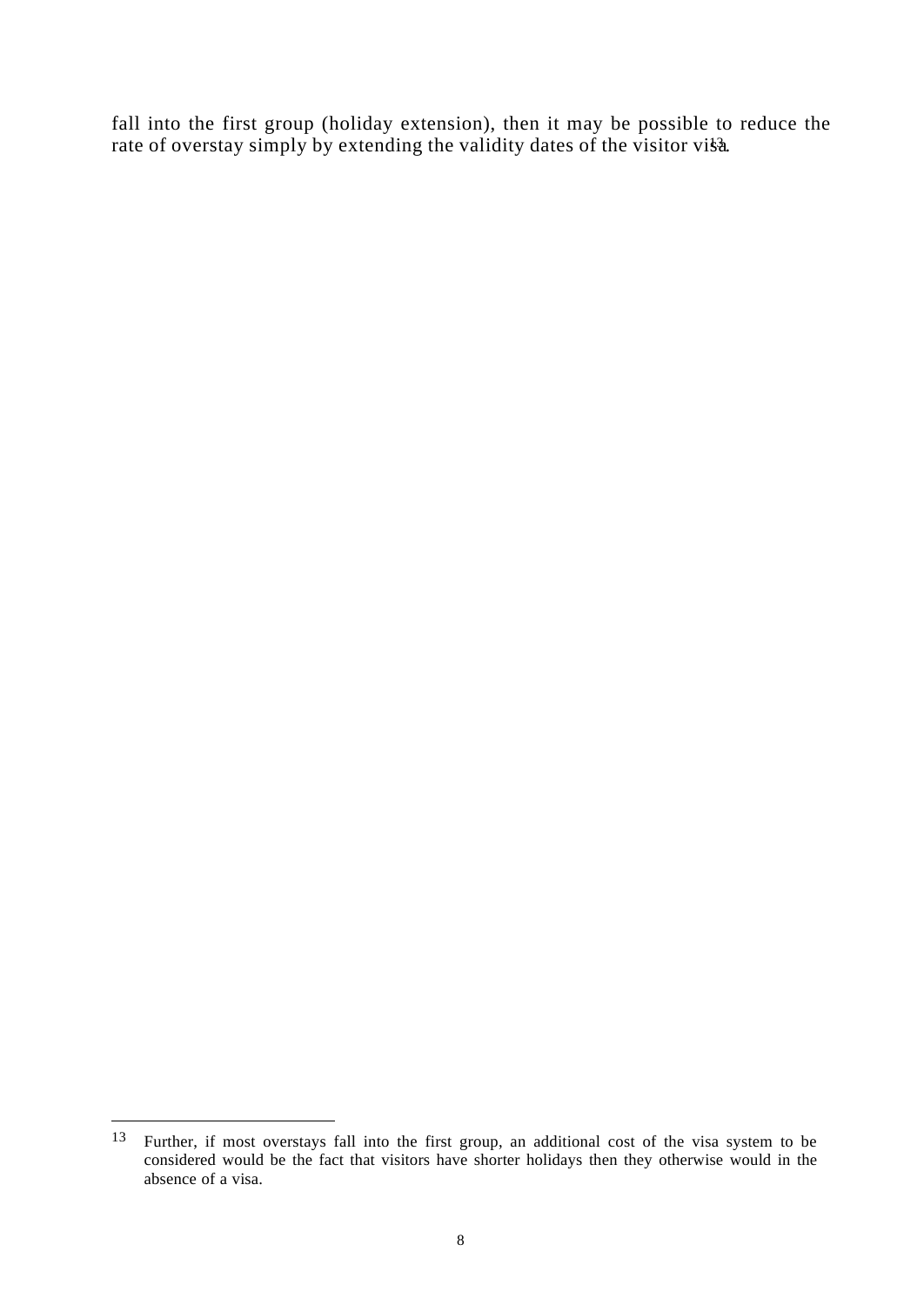#### *Costs of the universal visa system*

The universal visa system has been criticised in a number of submissions to the inquiry. While visa requirements are not unique to Australia, it appears that Australia is the only OECD country that maintains a universal visa requirement. Many countries maintain selective visa requirements for short term visits. For example, New Zealand has recently introduced selective visa free arrangements for over 30 countries while all European countries except France and Spain allow Australian visitors to enter without a visa for short term visits. Similarly, the United States has in place reciprocal visa free arrangements with some countries while many Asian countries provide visa free travel for short stays by tourists, but require visas for longer stays.

The direct cost of administering the universal visitor visa system was \$9.3 million in 1993–94 (DIEA, submission 77, attachment 12). This cost is expected to escalate significantly as the number of visitors entering Australia rises both as a result of the general upward trend in international travel as well as a result of Sydney's successful bid for the 2000 Olympics. In 2000, the target number of visitors to Australia is expected to be 6.8 million (Inbound Tourism Organisation of Australia, submission 53, p. 9) and by 2004, approximately 8.4 million visitors are expected (Tourism Task Force, submission 36, p. 7). This will result in a significant increase in the costs of administering a universal visa scheme. The extent of these cost increases will depend on whether there are technical improvements or other gains in efficiency made in processing applications.

There are also indirect costs of maintaining the current visa system which, as discussed below, can potentially be quite high. The main indirect costs of the system are the income, and the non-economic benefits such as temporary family reunion, that Australia forgoes if the visa system deters potential visitors from coming to Australia. The magnitude of this cost depends on whether visitors are in fact deterred by visa arrangements and, if they are, what their average level of expenditure would have been if they had visited.

# *Are legitimate visitors deterred?*

The number of visitors discouraged by the visa process will depend on the costs it imposes on them. These costs are monetary as well as non-monetary such as time delays and inconvenience.

The higher the value a potential visitor places on his or her time, the greater is the likelihood that the visitor will be deterred. This would be the case for those who plan and book their visits at the last minute. It is also common for wealthier individuals to value their time highly. This may imply that those most likely to be deterred by the visa process are those who would have had a relatively high expenditure if they did visit Australia.

While the requirement for a visa would not be the primary consideration for choosing a holiday destination, it is likely that the issue is a factor at a later stage when final choices between a few destinations are being made. In the case of travel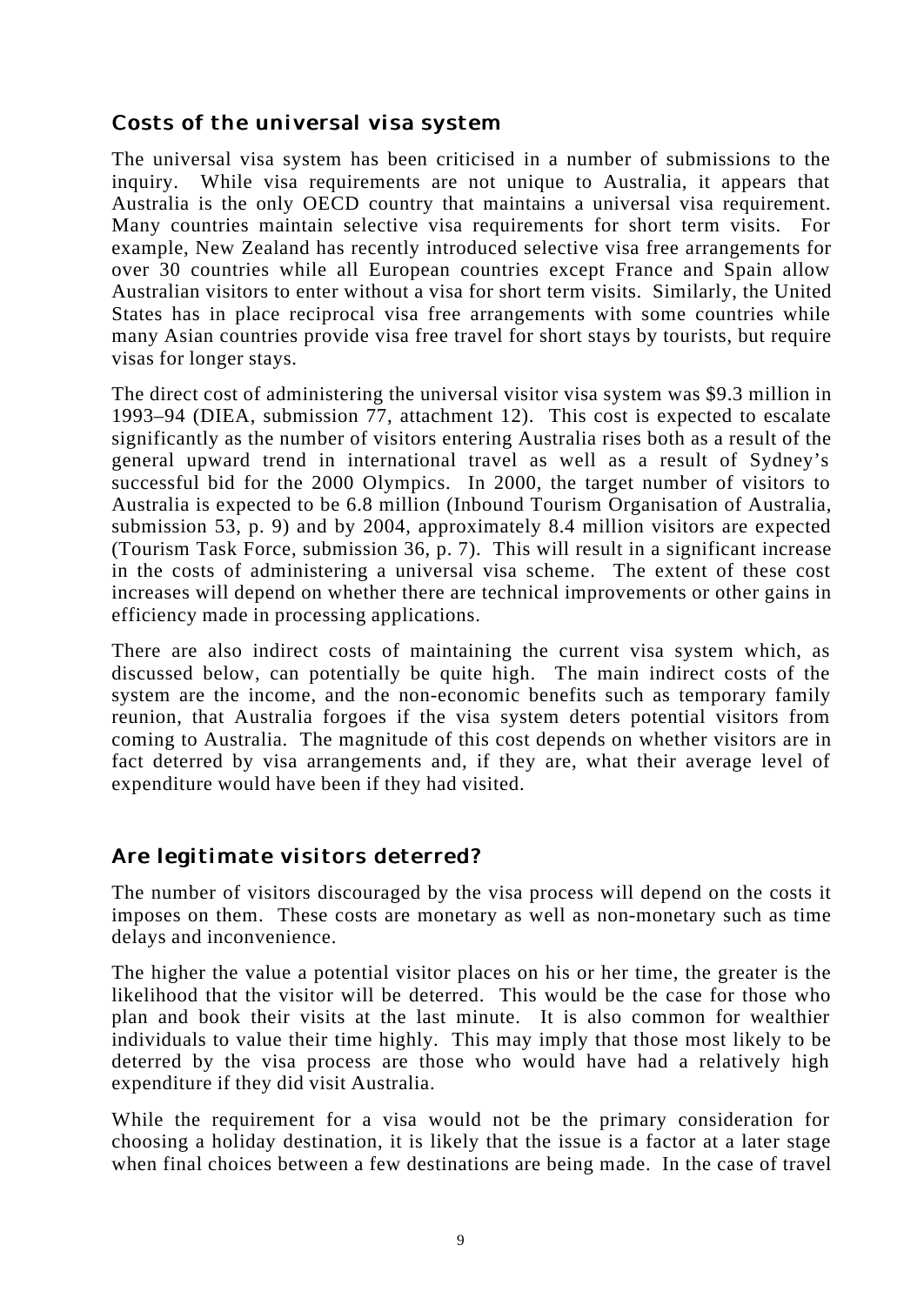for business purposes, the need to obtain a visa may have greater impact on some decisions — such as choosing between different international conference venues than on others — such as visiting to obtain more detailed information about a potential investment project.

A pilot survey conducted by the National Centre for Studies in Travel and Tourism of visitors returning home after a stay in Australia found that 18% of respondents indicated the visa process would discourage them from visiting Australia again. Of these, the largest proportions of visitors discouraged by the visa process were from Japan (55%), Thailand (50%) and Korea (42%). Japan is currently one of Australia's major sources of visitors (particularly high spending visitors), while Korea and Thailand, amongst others, are expected to be the fastest growing sources of visitors in the future (Tourism Victoria, submission  $9$ , p. 9). The overall figure of 18% may understate the number of visitors potentially deterred by visa arrangements as it does not survey those who may have decided not to visit Australia at all due to the visa requirement.

Qantas has also made an estimate of the numbers of passengers deterred by visa requirements. Qantas estimates that in 1993–94, it might have carried an extra 39 000 Japanese visitors to Australia if there was no visa requirement (Qantas, submission 60, p. 7).

On the basis of the Qantas estimate of visitors deterred and an average expenditure of \$1790 per visitor per stay (Tourism Victoria, submission 39, p. 9), the visa system could result in approximately \$70 million in lost income for the Australian economy per year.15 A much larger estimate of the costs of deterring legitimate visitors is provided by the Australian Tourism Industry Association. It estimates that if the figure of 18% is representative of the deterrence effect of visas on vistors to Australia, then the loss of export revenue would be approximately \$984 million per year (submission 74, p. 9) $16$ 

While too much reliance should not be placed on any of these estimates, they do indicate that, because tourism is a major export (worth  $$9.4$  billion in 1993), even a small deterrence effect is likely to impose significant costs on the Australian economy. These costs probably far outweigh the direct financial costs of administering the scheme.

Other indirect costs of the universal visa system include the costs incurred by Australians making visitor visa applications in countries such as France and the United States which have imposed visa requirements on Australians in response to Australia's universal requirement.

Given that the costs of administering the scheme and the potential costs of deterring visitors can be expected to rise as the number of visitors increases, it is worthwhile

<sup>14</sup> See Australian Tourism Industry Association, submission 74, attachment C.

<sup>&</sup>lt;sup>15</sup> This estimate refers only to visitors from Japan and only to one airline of many which service Australia. The total impact could be much larger.

<sup>&</sup>lt;sup>16</sup> Both estimates refer to gross revenue, not net benefits to Australia. The cost of earning this revenue would need to be deducted to arrive at the net benefit to the economy.

<sup>17</sup> Tourism Victoria, submission 39, p. 9.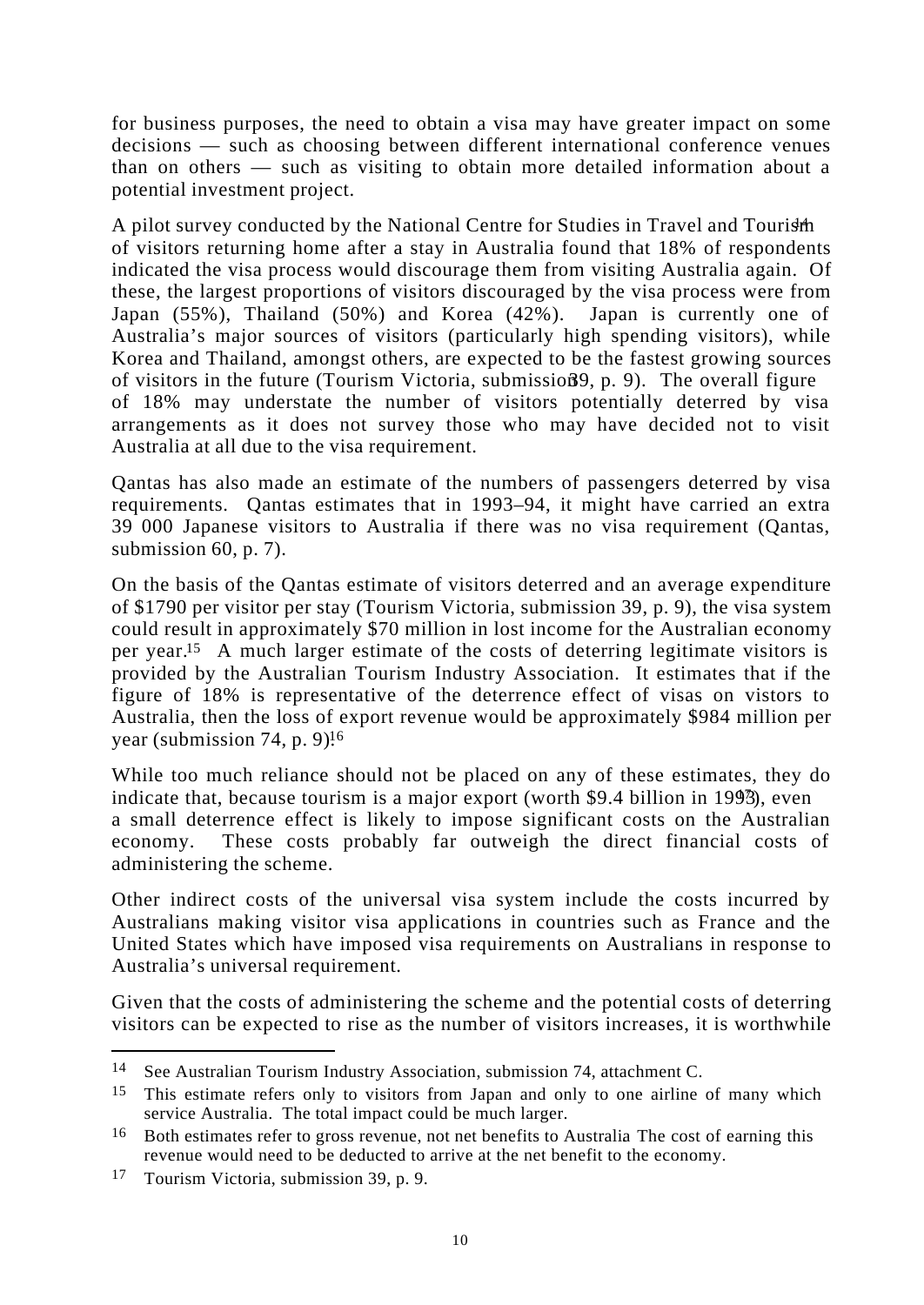to investigate whether it is possible to gain the same benefits (keeping the number of 'undesirable' visitors low) at a lower cost.

#### *UNIVERSAL VISA FREE ARRANGEMENTS*

One alternative to Australia's current visa arrangements would be to eliminate visa requirements for all visitors. While the complete elimination of the visa requirement may seem an extreme case, as DFAT notes:

in, say, 15 to 20 years, the volume of international passenger traffic from and between all countries will have surpassed the ability of systems of visa issue to manage it while at the same time facilitating the business and personal leisure affairs of the great majority of people. If this prediction is borne out ... The question to be considered will, to some extent, revolve around the resource savings inherent in the total elimination of the visa requirement (submission 76, pp. 22– 23).

A universal visa free scheme might be an appropriate option if the universal visa requirement was found to have no impact on detecting illegal entrants or overstays, and if the cost of overstay is low. Thus far there is no compelling evidence that visas are completely ineffective for deterring overstay, or that the cost of overstay is low, in all cases. In fact, the high refusal rates for some countries may suggest that overstay rates could be significantly higher if visas were not required.

# *SELECTIVE VISA FREE TRAVEL*

A less extreme option which may capture the main benefits of visas at lower cost would be to remove the visa requirement for visitors on a selected basis. This option would screen potential visitors to prevent overstay where it is necessary, while lowering the administrative and potential deterrence costs that the universal system imposes.

Visitors could be exempted from visa requirements either on the basis of country of origin or by visitor 'type'.

# *Selective visa free travel* **—** *by country*

Under selective visa free arrangements, visas are required of visitors from certain countries only. Such arrangements are common worldwide.

This type of visa system could operate by selecting countries for exemption on the basis of objective criteria such as:

• low historical rates of overstay where the benefits of visas are lowest);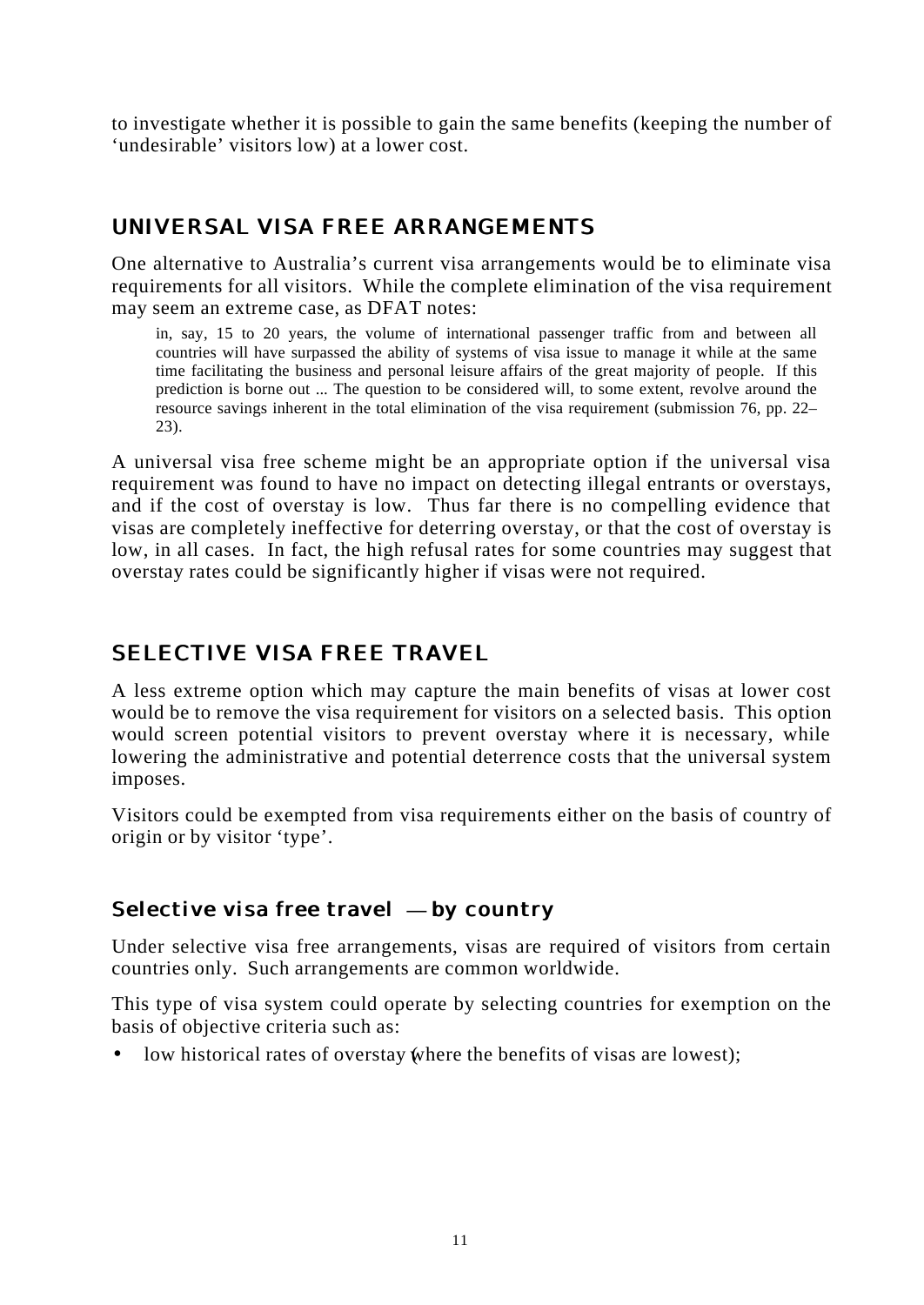- cost of overstays from certain countries (for instance the costs of those who overstay on extended holidays is likely to be lower than the costs of those who overstay for permanent residence $\frac{1}{8}$ ;
- low rejection rates (where the effectiveness of visas is lowest);
- extent to which visitors are deterred by visa arrangements; and
- average expenditure by visitors from each country per stay.

While the ORR does not possess the detailed knowledge required to determine which countries would be exempted from the visa arrangement, Japan would seem a likely candidate. This is because in terms of the criteria given above, Japanese visitors made up the largest number of total visitors received in 199394, yet both the overstay and refusal of visitor visa application rates were very low; the pilot survey suggests that this group of visitors is likely to be discouraged by visa requirements and the average expenditure per stay by this group is relatively high.

One benefit of a selective waive of the visa requirement would be a reduction in administrative costs. DFAT states:

it is clear that an arrangement to allow visa-free entry along the lines similar to those used by the United States would cover [exempt] about 70% of all overseas visitors — and, conversely, save the Australian tax-payer the cost of issuing approximately 4.5 million visas at overseas posts by the year 2000 (submission 76, p. 18).

Another benefit of waiving the visa requirement for some visitors could be an increase in travel to Australia if the deterrent of obtaining a visa is removed.

Additionally, a waive of the visa requirement for some countries may allow Australia access to reciprocal visa free arrangements such as those of the United States. This would make travel for Australians to these destinations a little easier as they would no longer need to apply for a visa.

A possible cost of moving from the current universal visa requirement could be an increase in the number of 'undesirable' visitors entering Australia, however, careful country selection could largely avoid this. Experience overseas suggests that moving to a selective visa free system appears to result in little change. For example, following New Zealand's recent extension of visa free status to over 30 countries, there has been only a small number who have overstayed and no evidence to suggest that criminal activity has increased (Tourism Victoria submission 39, p. 7). Furthermore, according to Immigration Advice and Rights Centre Inc (submission 58, p. 6) the selective waive of visitor visa requirements has resulted in an increased number of visitors.

Further, on the basis of the evidence presented, the universal visitor visa scheme may not be very effective for ensuring national security.

An additional cost of selective visa free arrangements may arise if overseas countries or domestic constituents raise objections to the criteria used for granting visa free status. This may make it very difficult to apply the criteria or may

<sup>18</sup> Additionally, while only a potential indicator, the number of applications for a visa change of status once the visitor has entered Australia may indicate an intention to seek residence rather than have a holiday.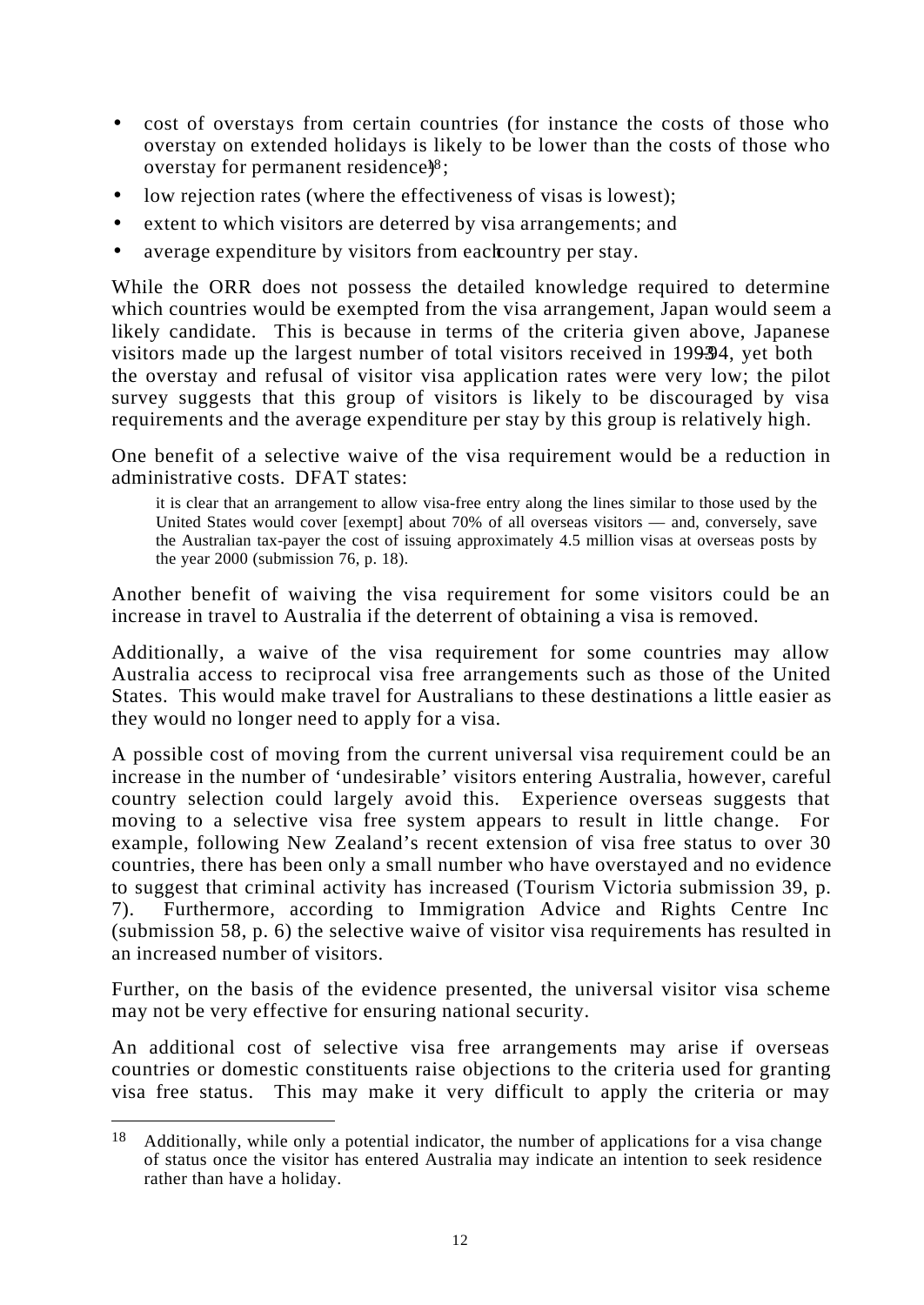adversely affect bilateral relations. However, as DFAT notes (submission 76, p. 15), this cost may be reduced if countries are notified and consulted of the proposed arrangements well in advance and if the objective criteria selected are those used by other countries employing selective visa free arrangements.

Overall, the ORR considers that the benefits of exempting some low risk countries from the universal visitor visa requirement outweighs the potential costs of doing so.

#### *Selective visa free* **—** *by visitor type*

An alternative to removing the visa requirement according to country of residence would be to use another criteria such as purpose of the visit. This option might work by removing the visa requirement for business visitors, or for tourists with a prepaid package holiday and a return airfare. This approach would, for instance, exempt many Japanese tourists from visa requirements.

Against the benefits of such an approach would need to be balanced the potentially high administrative costs of processing visas under such as system, and the possibility that people seeking illegal entry may try to masquerade as a bonafide 'type' of visitor.

#### *RECOMMENDATIONS*

The choice between keeping the current universal system and eliminating the visa requirement for some visitors depends on several factors. These are:

- the effectiveness of the universal visa requirement for deterring 'undesirable' visitors and for keeping overstay rates low;
- the net costs of overstay;
- whether a visa requirement deters legitimate visitors; and
- the net costs of deterring these visitors.

Based on evidence submitted to the inquiry, the ORR's assessment is that the costs of the current universal visitor visa system are likely to outweigh its benefits. Further, these costs are likely to increase rapidly as the volume of visitors increases in future. However, it is difficult to be conclusive because of a lack of data on the net costs of overstay and the deterrence effect of visitor visas on legitimate visits. This makes it difficult to calculate all the relevant costs and benefits of the present visa system.

Nevertheless, evidence to the inquiry indicates that for some countries visas have little impact on the level of overstay because the number of refusals is very low. Furthermore, in some countries, the historic rates of overstay are so low that it is questionable whether the costs of visas are worthwhile. In addition, given the arrangements in other countries and the evidence presented to the inquiry, it is not at all clear that a universal visitor visa system is required for security purposes.